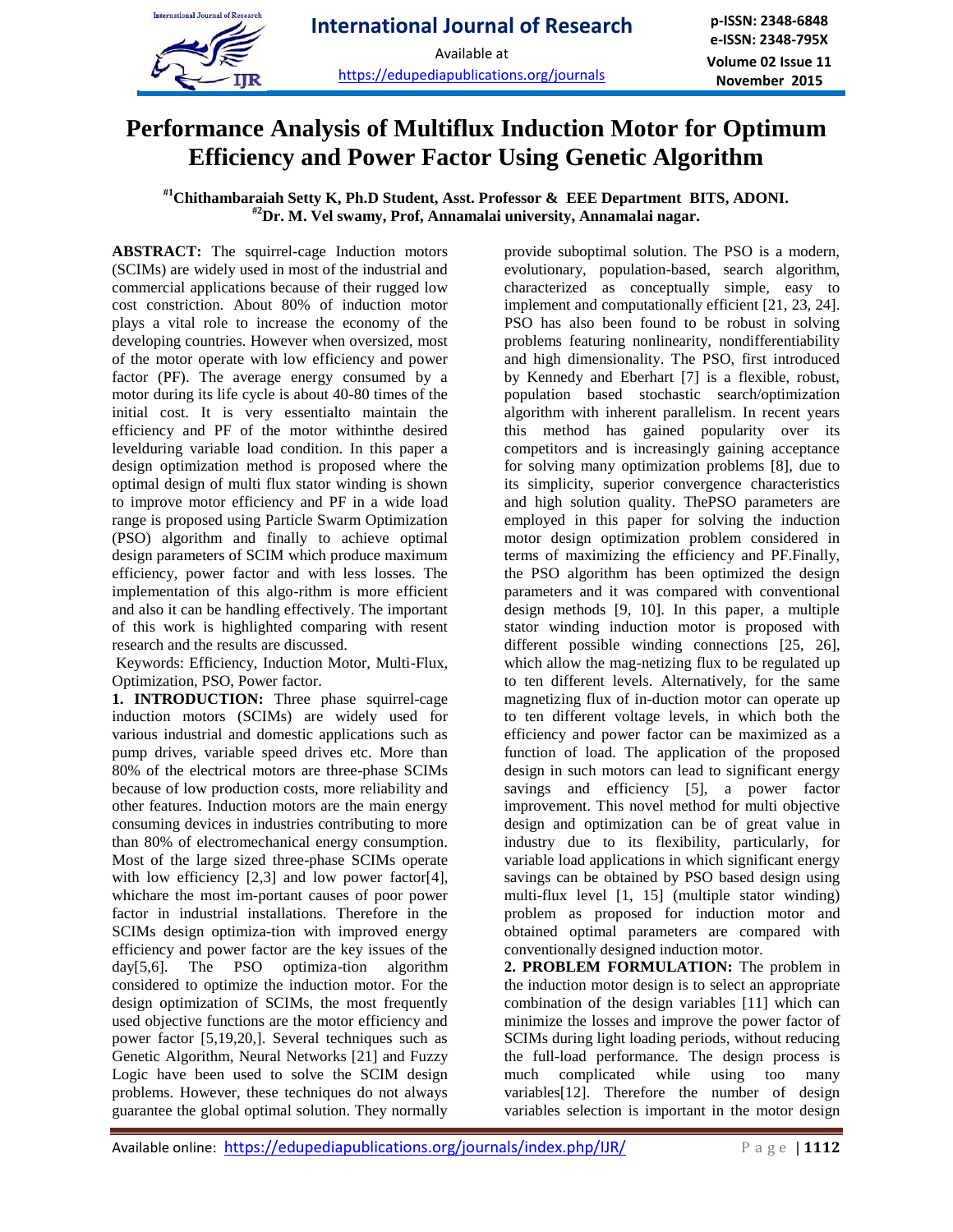

Available at

https://edupediapublications.org/journals

optimization[13]. The design has some constraints, to guarantee same motor performance indices. The design optimization problem can be formulated as a general nonlinear programming problem of the standard form. Find X(X1 , X2 ,…, Xn ), such that  $J(X)$  is a maximum subject to gj  $(X) \ge 0$ , j = 1, 2, ... mand  $xLi \leq xLi \leq xUi = 1, 2, ...$  n, where is the set of independent design variables with their lower and upper limits as  $xLi$  and  $xUi$ , for all n variables.  $J(X)$ is the objective function to be optimized and  $gi(X)$  is the constraint imposed on the design. If J is the objective function to maximize the efficiency [14,15], it depends on the design variables  $X = (X1, 1)$ X2 , X3… Xn ), the corresponding optimization problem can be written as: MAX ( ) Subject to ( ) 0 J X G X  $\Box$   $\Box$   $\Box$   $\Box$   $\geq$  A set X of seven independent variables which affect constraints and objective function is listed below: (a) Ampere conductors (m) –  $X1$  (b) Ratio of stack length to pole pitch –  $X2$  (c) Stator slot depth to width ratio  $- X3$  (d) Stator core depth  $(nm) - X4$  (e) Average air gap flux densities  $(T) - X5$  (f) Stator current densities  $(A/mm2) - X6$ (g) Rotor current densities  $(A/mm2) - X7$ . The remaining parameters can be expressed in terms of these variables or may be treated as fixed for a particular design. The following factors are considered as SCIM design constraints: (a) Stator Copper Loss, (b) Rotor Copper Loss, (c) Stator Iron Loss, The design and optimization of SCIM requires a particular attention in the choice of the objective functionthat usually concerns economic or performance features[16,17]. In this proposed design, our main objective to improve the efficiency during light loads. The expression of objective function, in terms of the design variables are summarized in the form of different constraints as follows.

where Si and So are the inside and outside cylindrical surface area of the motor respectively. This stator temperature optimization is an important design aspect and becoming a more important component of the electric motor design process due to the push for reduced weights and costs and increased efficiency. To obtain an accurate analytical thermal model, all the important heat transfer paths must be included in the network and suitable algorithms should be used to calculate thermal resistances for such paths. This usually requires the experience of a heat transfer specialist, to use his skills and experience to construct an accurate thermal network. However, motor optimal design mathematical model have developed genetic algorithm, which automatically constructs an electric motor thermal network from the users inputs for motor geometry and their selection of materials and cooling coefficient. The calculations of rotor temperature rise are based on similar considerations as that of stator tem-perature rise. The cooling surface is calculated from the rotor dimension. Thus the full load rotor temper-ature rise is calculated as

 $θ$ mr = c RCL r W S τ

## **3. DESIGN AND OPTIMIZATION**

## **3.1. Design and Optimization of Multiple Flux Stators Winding Using PSO**

In this design, the PSO is used to find a set of design variables which ensure that the function  $F(X)$  has a minimum value and all the constraints are satisfied. The penalty-parameter-less approach is used to optimize the design. Hence the optimal design problem reduces to obtaining the design variables which correspond to the minimum value of an unconstrained function  $J(X)$ . The procedure for optimal design of induction motor is as follows:

(1) Read specifications and performance indices of the motor;

(2) Initialize PSO parameters such as Wmax, Wmin, C1, C2 and Itermax;

(3) Generate initial population of N particles (design variables) with random positions and velocities;



Figure 1: Flowchart for PSO Based Optimization Process

**3.2. Different Types of Stator Winding Connections** Three phase squirrel-cage induction motor has six numbers of input terminals. So, itcan be possible to connect either star or delta connection mode but each phase energized twosets of turns in the stator winding. These two sets of turns can be connected either in series orparallel with the input supply to cause varia-tion of either star to delta or delta to starconnection mode. What can he achieved easily various level of flux at required loads. These are the following different possibilities of stator winding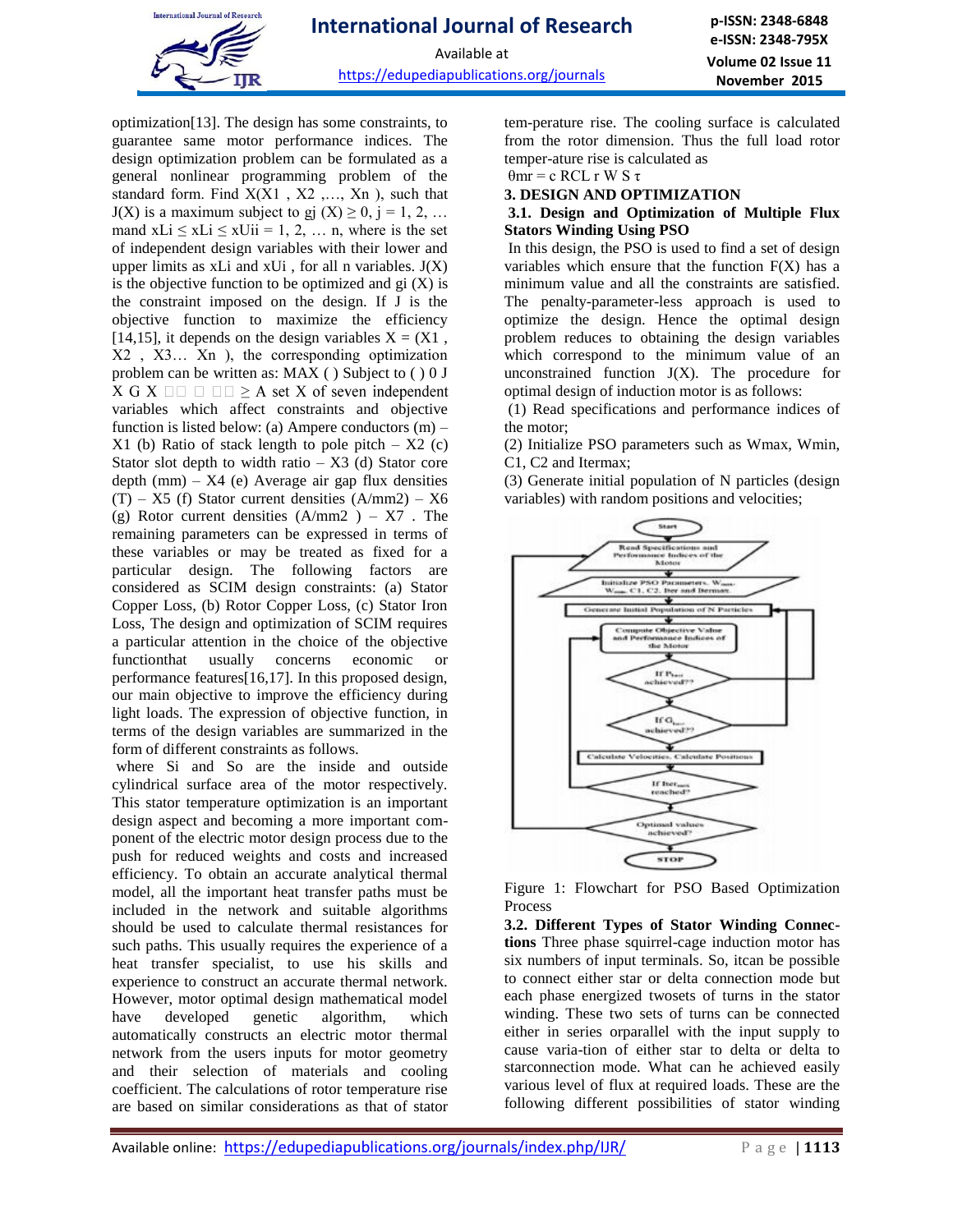

Available at https://edupediapublications.org/journals

**p-ISSN: 2348-6848 e-ISSN: 2348-795X Volume 02 Issue 11 November 2015**

connections are presented below asshown in Figures 4 to 13.



Figure 6: Delta-Series Type I (DS1) Connection



Figure 7: Delta-Series Type II (DS2) Connection



Figure 8: Delta-Series Type III (DS3) Connection



#### Figure 9: Delta-Series Type IV (DS4) Connection







Figure 11:Star-Series type I (YS1) Connection



Figure 12:Star-Series Type II (YS2) Connection  $L =$ ∸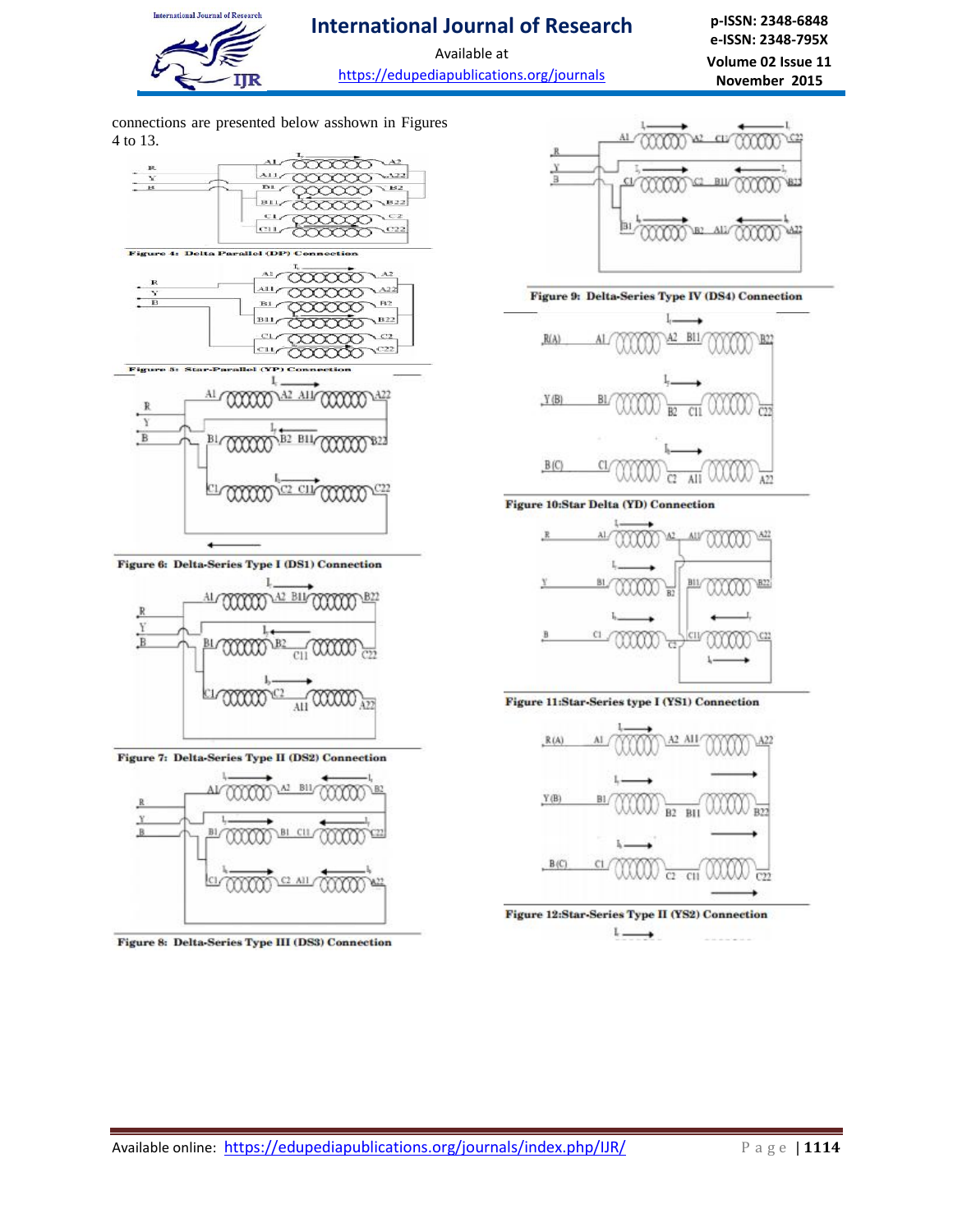

Available at https://edupediapublications.org/journals

**p-ISSN: 2348-6848 e-ISSN: 2348-795X Volume 02 Issue 11 November 2015**



### Figure 13:Star-Series Type III (YS3) Connection **4. SIMULATION RESULTS AND DISCUSSION 4.1. Conventional Design**

In Fig. 14. Shows a conventional design of Efficiency as a function of percentage of load for various types of stator winding and Fig. 15 depicts a Power factor as a function of output power for various types of stator winding. The motor efficiency and factor are considered stator winding connection modes. The intersection points are identified. The YS2 is connection was not considered in those zones because it does not contribute to the improvement of the resultant motor efficiency curve.



**Figure 14:Efficiency as a Function of Load for: (a) DP,<br>YP, DS1, YD and YS1 Connections; (b) YS2,<br>DS2, DS3, DS4 and YS3 Connections** 



## **5. CONCLUSION**:

A multiple stator winding incorporating a threephase stator winding with two sets of turns is proposed, and also the connection modes are analyzed. The multiple stator winding can be used as a spare motor up to ten different nominal power levels and, in fact, it can operate as a highefficiency motor for lower power levels. If necessary, at rated frequency for the nominal power, it can be used as a multi-voltage motor and can be fed with different line-to-line voltage levels without efficiency and power factor. The described concept can be used in motors with wide load variations and with long low load operating periods, in which the magnetizing flux regulation can lead to significant energy savings and power factor, efficiency improve-ments, as it has been optimally designed by PSO ap-proach. An optimization technique based on PSO has been applied to the design of 7.5 kW three-phase induction motor. A package program that analyzes and optimizes induction motors in multi flux levels of stator windings and performance of the design has been de-veloped. Comparison of the final optimum designs is made with the existing design. Finally, it is found that optimal designs produce larger efficiency, power factor and less loss of three phase squirrel cage induction motor.

#### **REFERENCES:**

[1] Fernando J. T. E. Ferreira, Member, IEEE, and Anibal T. De Almeida, Senior Member of IEEE.